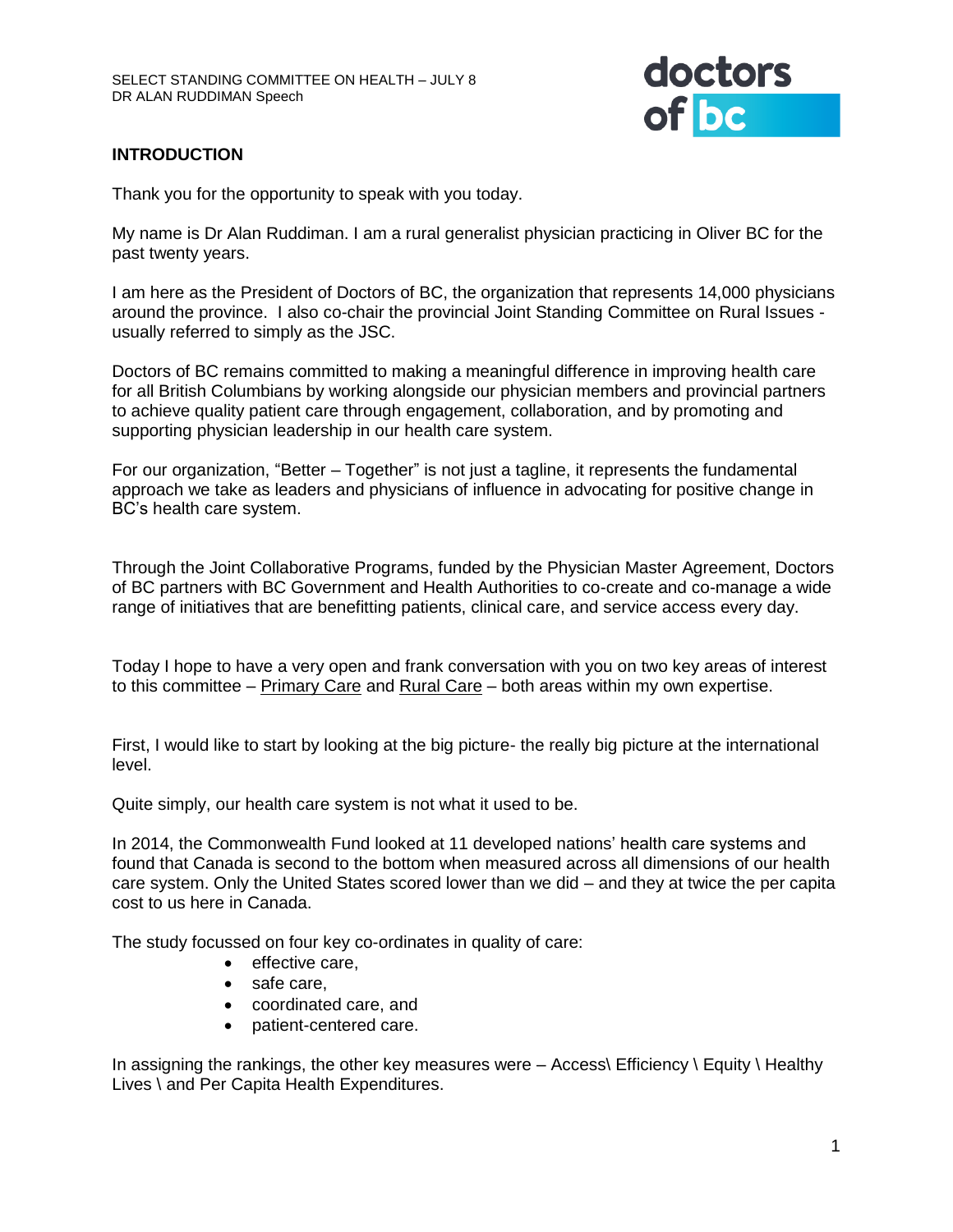

I bring this up not to be demoralizing, but to highlight that simple tweaks or finessing of a healthcare system in duress does not, and will not, bring lasting results.

We are faced with a unique opportunity to update and redesign our provincial and national publically-funded health care system.

The point I want to make is that it is important that we look at the provincial health care challenges we face from a systems-perspective – with a deep and appreciative enquiry of the 'big picture' perspective, particularly here in our own province.

And, we need to stop picking away at the small pieces as we have in past years. Rather we need to consider strategically how to work toward adaptations and improvements in the broader system.

We also need to stop thinking in 4-year election cycles, both in planning and implementing for the needs of our health care system for the next 15 to 25 years – not at some later date, but soon!

### **PRIMARY CARE**

All of which brings us to the cornerstone of good health, and the first big issue to engage you on, - Primary Care….

We are pleased to see that in the policy papers produced by the Ministry of Health there is a real attempt to deal with the broad health care challenges in a strategic and holistic way.

It is a big job, and physicians have been and want to continue to be active partners and managers in helping to move our system forward.

#### Our interest, first and foremost, is quality patient care and to build a better health care system.

The challenges in our health care system have been discussed often, so I will quickly summarize:

we are seeing an aging population that requires more care and more complex care, our population numbers continue grow,

we are now appreciating and are on the cusp of a significant number of doctors retiring, and,

our younger doctors are less willing to put in the grueling, all-encompassing workload taken on by doctors from previous generations. (A smart move really, as they want to remain healthy and be there for their patients, communities, and their own families).

So how do we meet these challenges?

Let's consider physicians as team players and leaders.

A key component of the government's primary care strategy focusses on expansion of interdisciplinary, team-based care.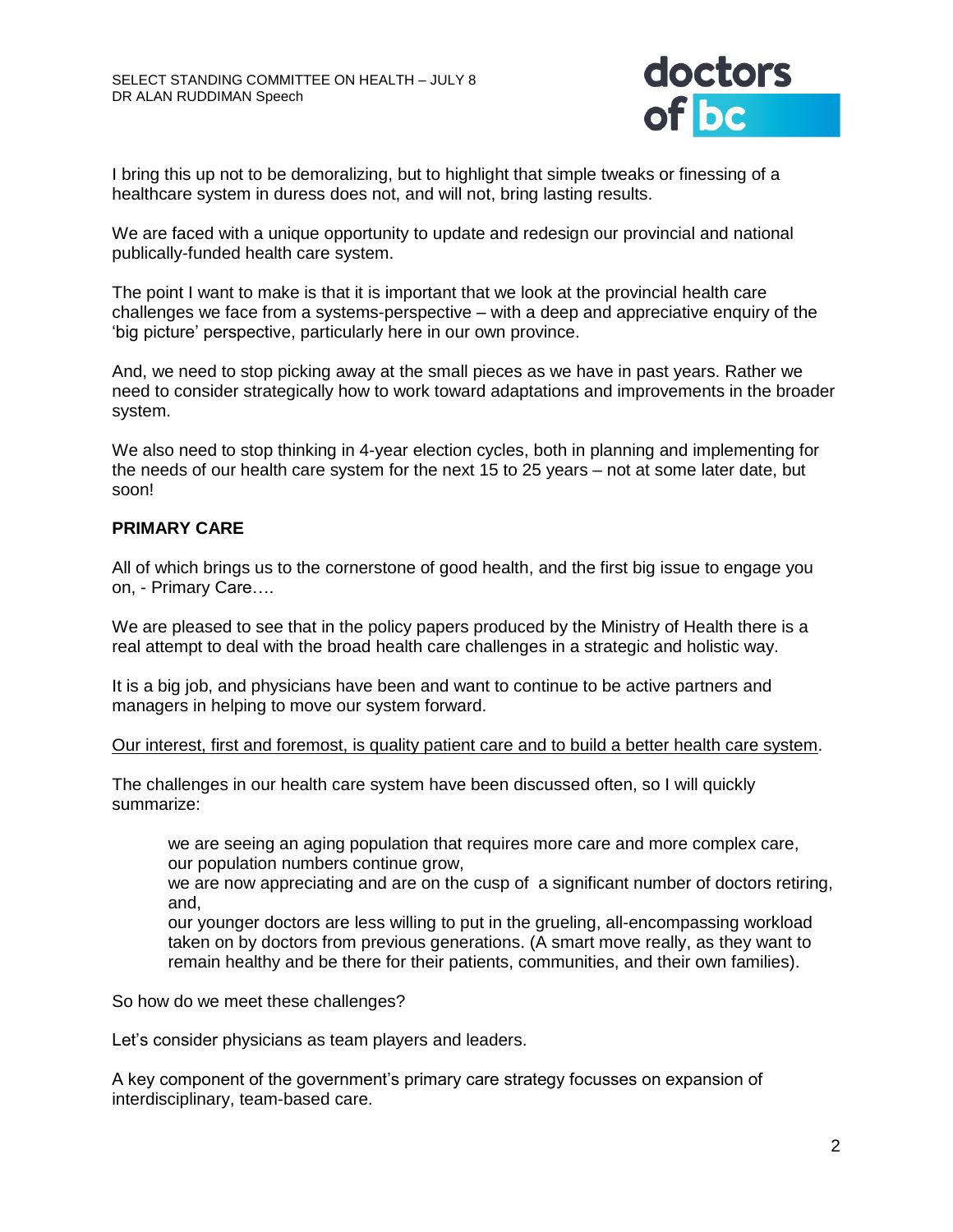

The thinking is that by combining physician practices with 'networks' of other health providers such as nurses \ Nurse Practitioners \ and others, more patients will be able to get continuous primary care – maybe not from the doctor all the time, but depending on the complexity and severity of their condition.

At the same time, through data and co-ordinated electronic medical records and a team approach, we co-ordinate care and physicians can monitor the patients' progress.

Should something serious be taking place, the patient is referred to the physician (in the same practice) in timely way.

In this way, we are making the best use of the time and expertise of all our health professionals.

Doctors of BC is generally supportive of this direction.

In a visioning consultation conducted by the GPSC with more than 3,000 doctors, the majority viewed the concept in a favourable light, particularly our younger doctors who see this as a way to continue to provide quality patient care while also providing for a more balanced working career.

I should note the foundation for this model really found its foothold during the implementation of the "A GP for Me" program (another government/Doctors of BC partnership along with Health Authorities and local Divisions). We saw a number of successful new team-based practices emerge from this work. For instance:

In the Sunshine Coast and Kootenay communities, GPs are working together with **patient navigators and social workers** to help marginalized patients get community supports that provide daily living needs like housing, medications and transportation. Having these supports greatly improves their ability to manage their health.

At a new Wellness Centre at **Nanaimo's John Barsby Community School**, students in grades 8 through 12 can access primary care without leaving the school grounds. Doctors, public health nurses, social workers and community supports together help young people manage and prevent physical and mental issues early in life.

And in the **New Canadian Clinic** and the **Global Family Care Clinic** in Burnaby, government sponsored refugees whose medical needs may be complicated by language, cultural, and knowledge barriers are cared for by a Nurse Practitioner who works collaboratively with physicians in the community and with interpreters who speak more than 150 languages.

The Burnaby Division of Family Practice then partners with the Health Authority to take unattached patients when they are discharged from the clinic.

So we know these models can work. That said, there are key areas that we believe need attention if these kinds of approaches are to be successful: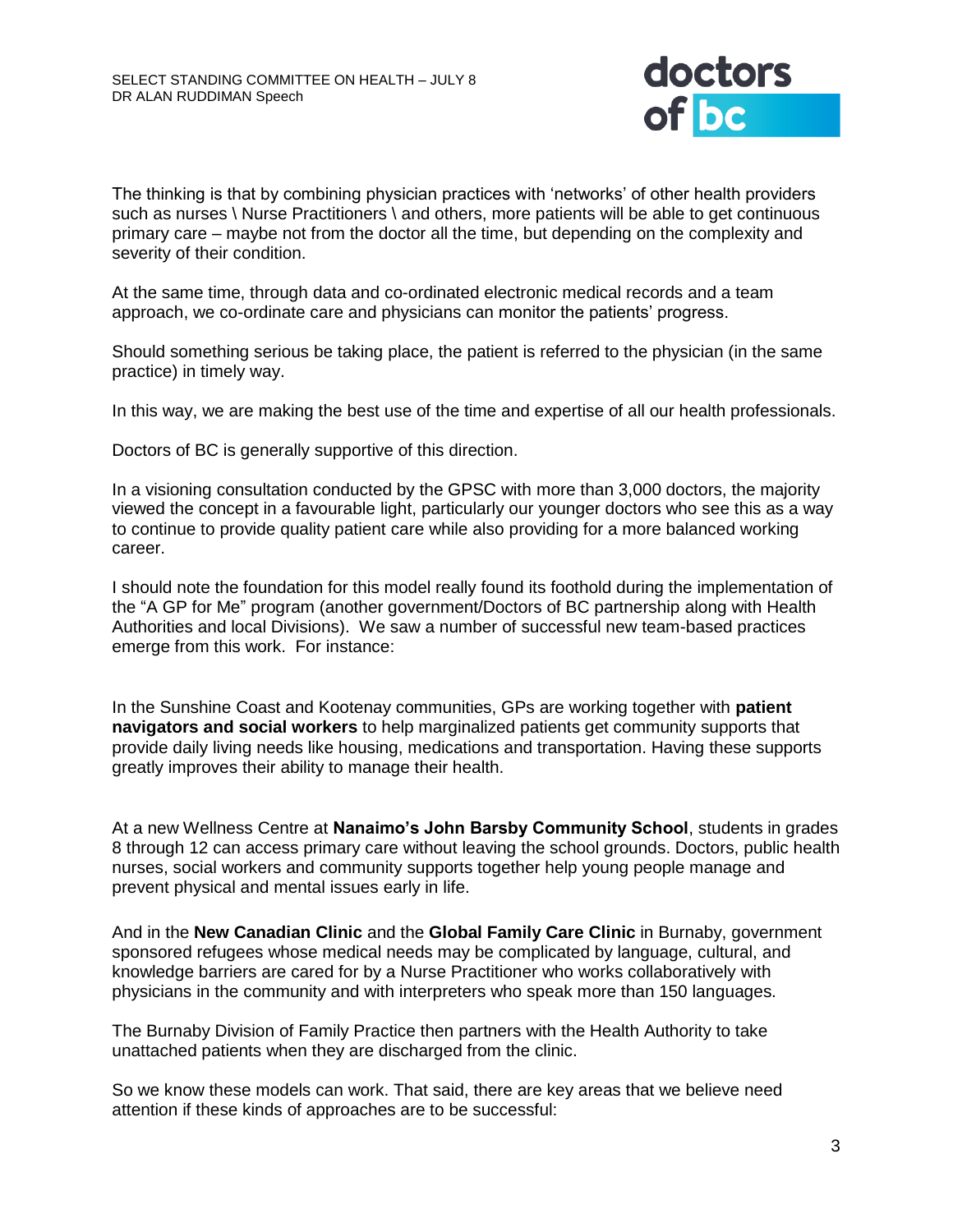

## **1 - Role of the physician within the team**

Physicians respect the role all team members play, with collaboration taking place every step of the way.

That said, I think we can agree that when things get medically complicated and when a patient's life is at risk, all eyes generally turn to the doctor – the medical expert – for their skill, expertise, and resourcefulness.

Within all organized teams, there is always a member considered to be the leader. In a teambased health care system, the physician continues to be the medical expert leader.

Doctors take their role in health care very seriously, yet don't have to see every patient, every time – sometimes patients will receive equitable or more focussed care from another health provider within the team.

Collaboration is important. Yet research continues to demonstrate that the fundamental doctorpatient relationship remains the foundation for cost effective and efficient primary care. And we simply must protect that, within the team-based model.

### **2 – Data/Electronic Medical Records/ Electronic Health Records**

How do we effectively and efficiently do this?

A comprehensive, integrated approach to electronic health records is essential.

EMRs are critically important to coordinated care. We need a universally accessible IT system that allows for seamless sharing and access to critical patient information when and where it's needed. Not just in BC, but across the country.

Doctors and other health care professionals need to be a key part of developing these systems in a way that ensures EMRs work within the clinical care system, and that they work to provide the best care for our patients.

Systems designed with little or no legitimate input from physicians and other health care providers are destined to fail.

As tools they should be adaptive to how health care providers think and function, to adapt to the workflow of the health care team. EHRs and EMRs as a utility should be servants to the providers of patient care - not the other way round.

## **3 - Flexibility**

There is no such thing as a 'one-size fits all' model for team-based care. Different solutions work for different communities. What works in a small community in the north, may not work or be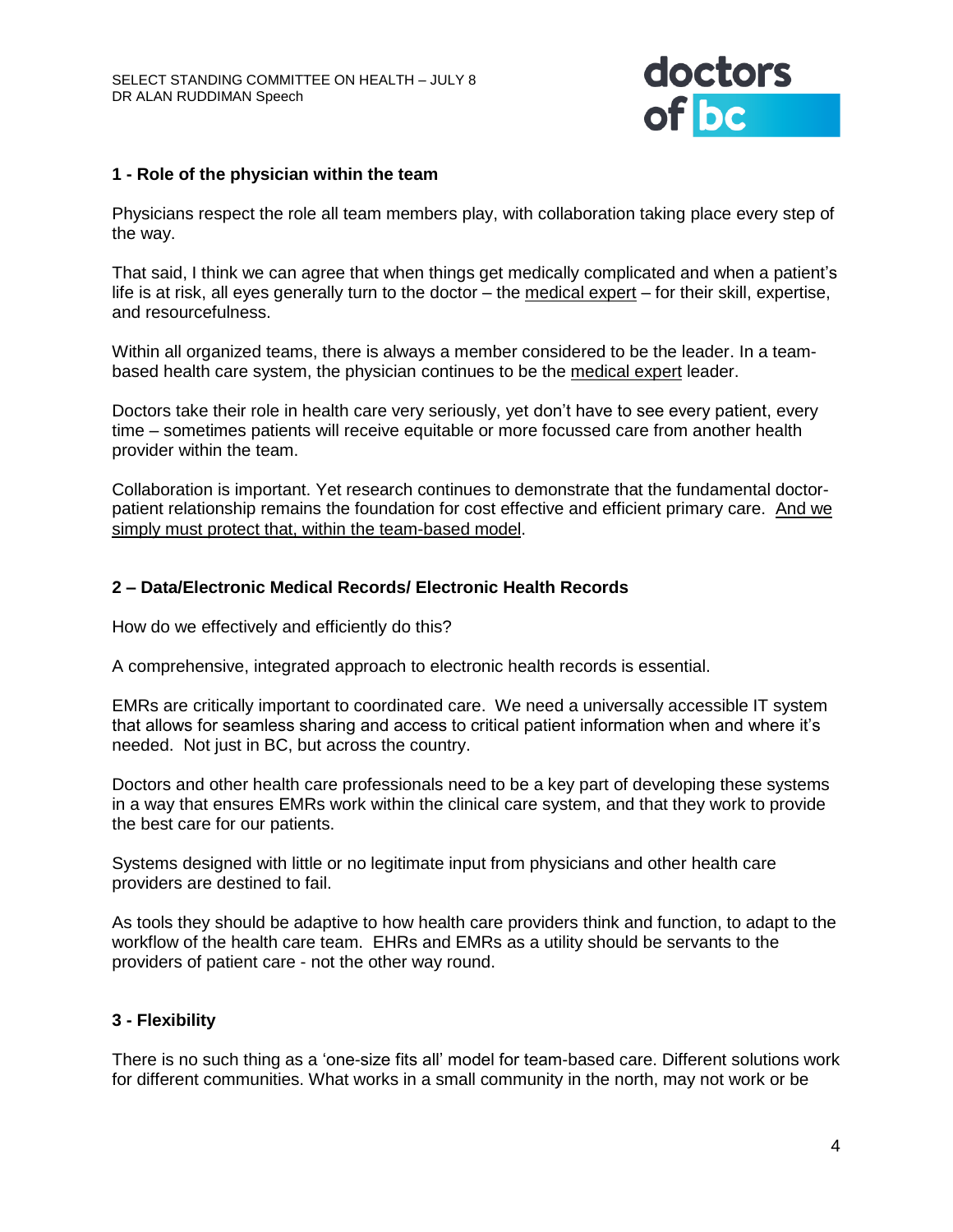

relevant in a larger urban centre.

On a broad scale GPSC, with its membership from Doctors of BC, Ministry of Health, and Health Authorities, is well positioned to provincially co-design the Patient Medical Home and Primary Care Home – while supporting Divisions as they work with their Health Authority at the local level.

Similarly, government and doctors need to be open to new compensation models, including some non-traditional models.

No one model can be imposed and we are pleased that the Ministry appears open to developing local solutions to local challenges, with some Health Authorities working collaboratively with their Divisions to co-create a model.

#### **4 - Health Authorities**

This brings me to the last point in this section, and it is a sensitive one. It has to do with how Health Authorities relate to physicians (and vice versa).

We recently surveyed our physician members and included a section on the degree to which physicians perceive their relationship with Health Authorities.

In short, the results are not reassuring and are in fact, quite disappointing.

Many physicians – especially specialists and facilities-based physicians including many GPs (a large number of whom are rural) – feel they get no respect from Health Authorities nor are their professional voices heard and valued. Less than 40% of physicians said they effectively engage with health authorities.

The physician voice deserves greater authority, representation, and influence.

We are working with physicians to be recognized leaders – to be physicians of influence within the HA's. The new Medical Staff Associations funded through the Physician Master Agreement will offer the conduit for this influence and the opportunities for meaningful change.

But we do need this scenario to change in order to move forward effectively and we call on both physicians and Health Authorities to work together to resolve this.

I will conclude the section on primary care with one last thought. Change is hard, especially change of this scope.

It is important that the Ministry provides funding to support change management – including education and supports for physicians and other health care providers – as we navigate this new road. And to ensure that new systems – such as patient data and EHRs – are in place and work effectively.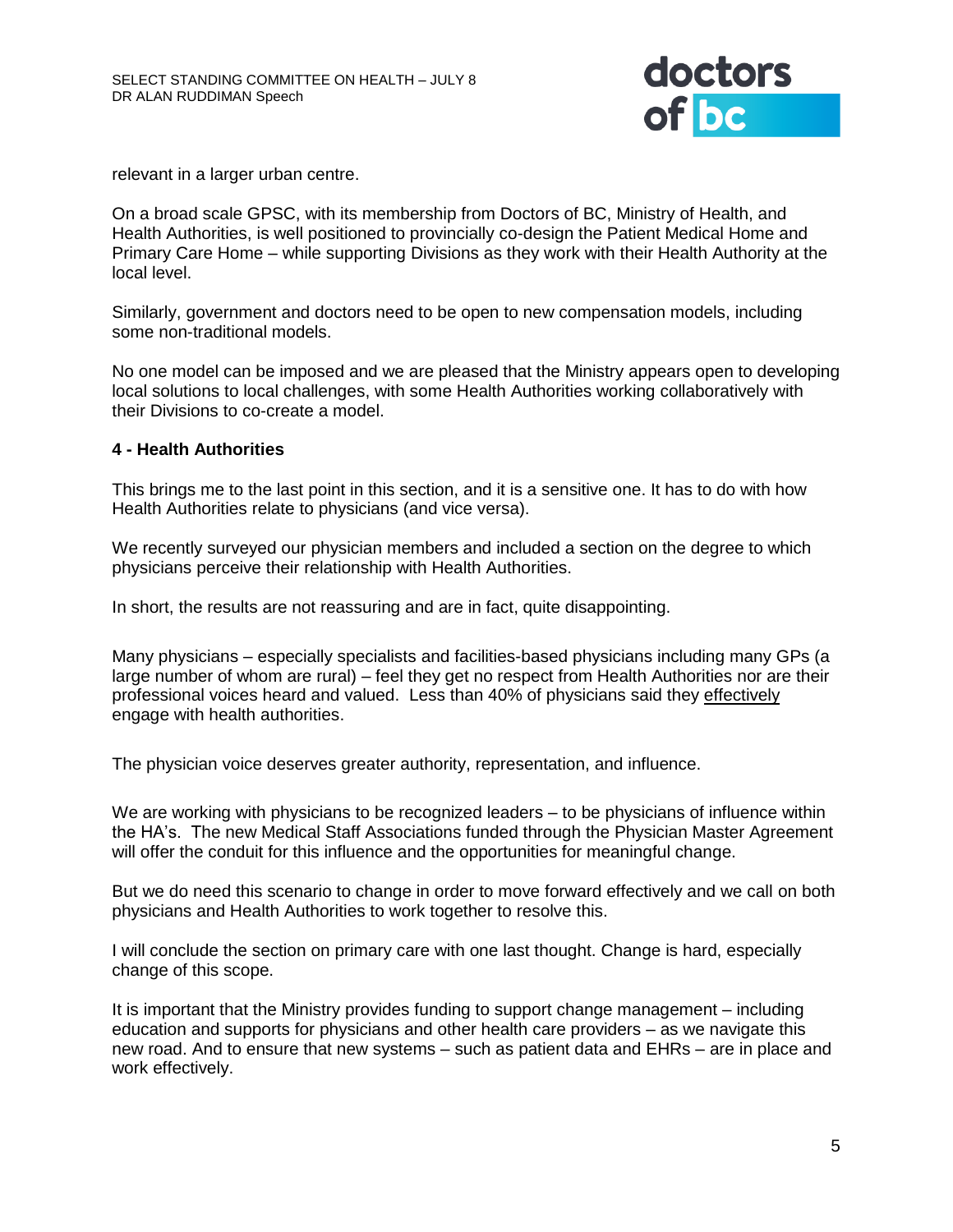

Physicians look forward to embarking on this adventure. Let's do it together, so that we can embrace positive change. Our patients need it, and they deserve it.

## **RURAL CARE**

Rural medicine is a topic very close to my heart. As I said, I am a practicing rural generalist physician and have been so for the past 25 years in Canada.

I am also the Doctors of BC co-chair on the Joint Standing Committee on Rural Issues – the JSC. This is the longest serving and most enduring of the Joint Collaborative Committees with negotiated government funding through the Physician Master Agreement.

In BC, the number of physicians practicing in rural and remote communities is said to be increasing. But we still have a great deal of work to do.

Twenty-five per cent of patients in BC live and work in rural communities, yet only 14 per cent of doctors are located there. Rural proofing our most vulnerable communities is of paramount importance.

I would like to read to you a brief quote from Dr Peter Newbery of Hazelton, BC, recipient of the Order of Canada, who said as recently as last week:

*For rural, remote, isolated communities, the presence of a family doctor who makes a commitment to the community contributes not only to individual patient care but – just as importantly – to how the community thinks and feels about itself.*

To move forward, we need to again think "big picture" – to work across Ministries, Health Authorities, and communities.

We need to support the growth of vibrant communities that provide recreational, educational, and work opportunities that will attract physicians, other health professionals, and their families.

Delivering rural health care is way more challenging, and the rewards are equally way more satisfying for so many of our doctors and allied health care professionals.

#### **Health Human Resources**

I'd like to go back to my premise that within the team-based care system, the relationship between doctor and patient is of core importance.

In this respect, if we truly are to pay attention to the alert of the Commonwealth Fund, the area we need to focus on, invest in, and heavily promote and advocate for is - generalism in medicine.